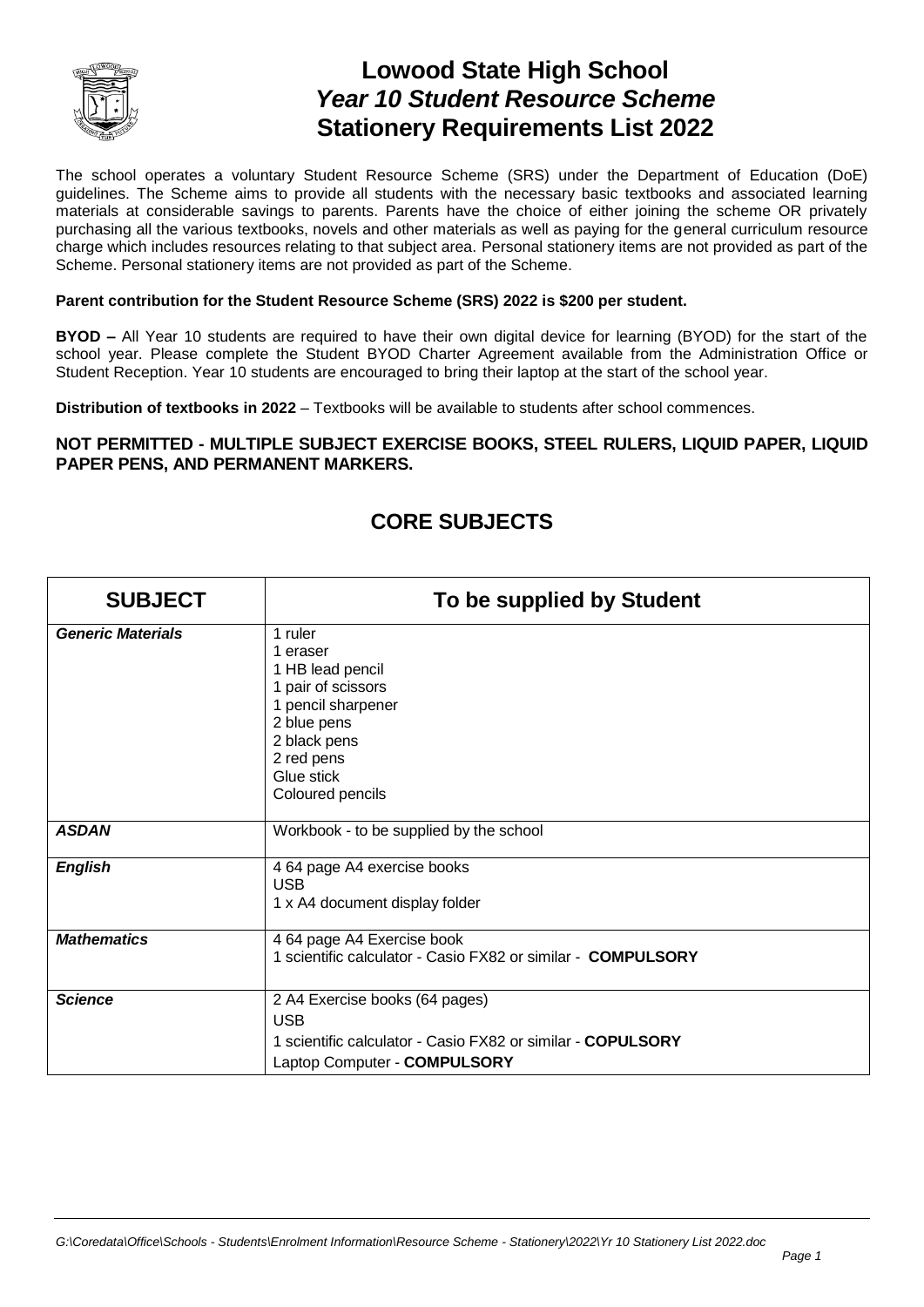## **ELECTIVE SUBJECTS**

**Year 10 students will study their chosen 3 electives. Stationery is required ONLY for the electives they have chosen.**

| <b>SUBJECT</b>                                                                           | To be supplied by Student                                                                                                                                                                   |
|------------------------------------------------------------------------------------------|---------------------------------------------------------------------------------------------------------------------------------------------------------------------------------------------|
| Art                                                                                      | Assortment of pencils including 2B, 4B and 6B<br><b>Glue Stick</b><br>1 x 0.4 Black fine liner pen<br>Ruler<br>Pencil sharpener<br>Eraser<br><b>SUBJECT LEVY: \$40 Invoiced February</b>    |
| <b>Science Extension</b>                                                                 | 2 64 page A4 exercise books<br>Scientific calculator - Casio FX82 - COMPULSORY<br>Laptop Computer - COMPULSORY                                                                              |
| <b>Certificate II in Applied</b><br><b>Fashion Design and</b><br><b>Technology</b>       | 1 64 page A4 exercise book<br>Display folder (with plastic pockets)<br><b>SUBJECT LEVY: \$60 Invoiced February</b>                                                                          |
| <b>Certificate III in Aviation</b><br>(Remote Pilot)                                     | 1 A4 Display folder<br>1 64 page A4 exercise book<br><b>USB</b><br>In-ear headphones                                                                                                        |
| <b>Certificate II in Financial</b><br><b>Services</b>                                    | 1 A4 Display folder<br>1 64 page A4 exercise book<br><b>USB</b><br>In-ear headphones<br>All students need to bring their laptop computer to access the full curriculum                      |
| <b>Certificate II in Dance</b>                                                           | Pair of black long pants/tights<br>1 128 page exercise book<br>In-ear headphones<br>Display folder<br>Jazz shoes (available for hire - \$10)<br><b>SUBJECT LEVY: \$35 Invoiced February</b> |
| <b>Drama</b>                                                                             | 1 128 page exercise book<br>Theatre blacks - black tights/jeans and a black top<br>Highlighter                                                                                              |
| <b>Graphics</b>                                                                          | USB (optional)                                                                                                                                                                              |
| <b>Physical Education</b>                                                                | 1 48 page A4 exercise book<br>USB - used to submit work - will be returned to student<br>Hat<br>Sports uniform                                                                              |
| <b>Investigating Global</b><br><b>Connections [Advanced</b><br><b>Humanities course]</b> | 4 64 page A4 exercise books<br><b>USB</b><br>1 A4 display folder.<br>Coloured pencils<br>1 A4 Document wallet<br>A laptop for assignments and research is essential                         |